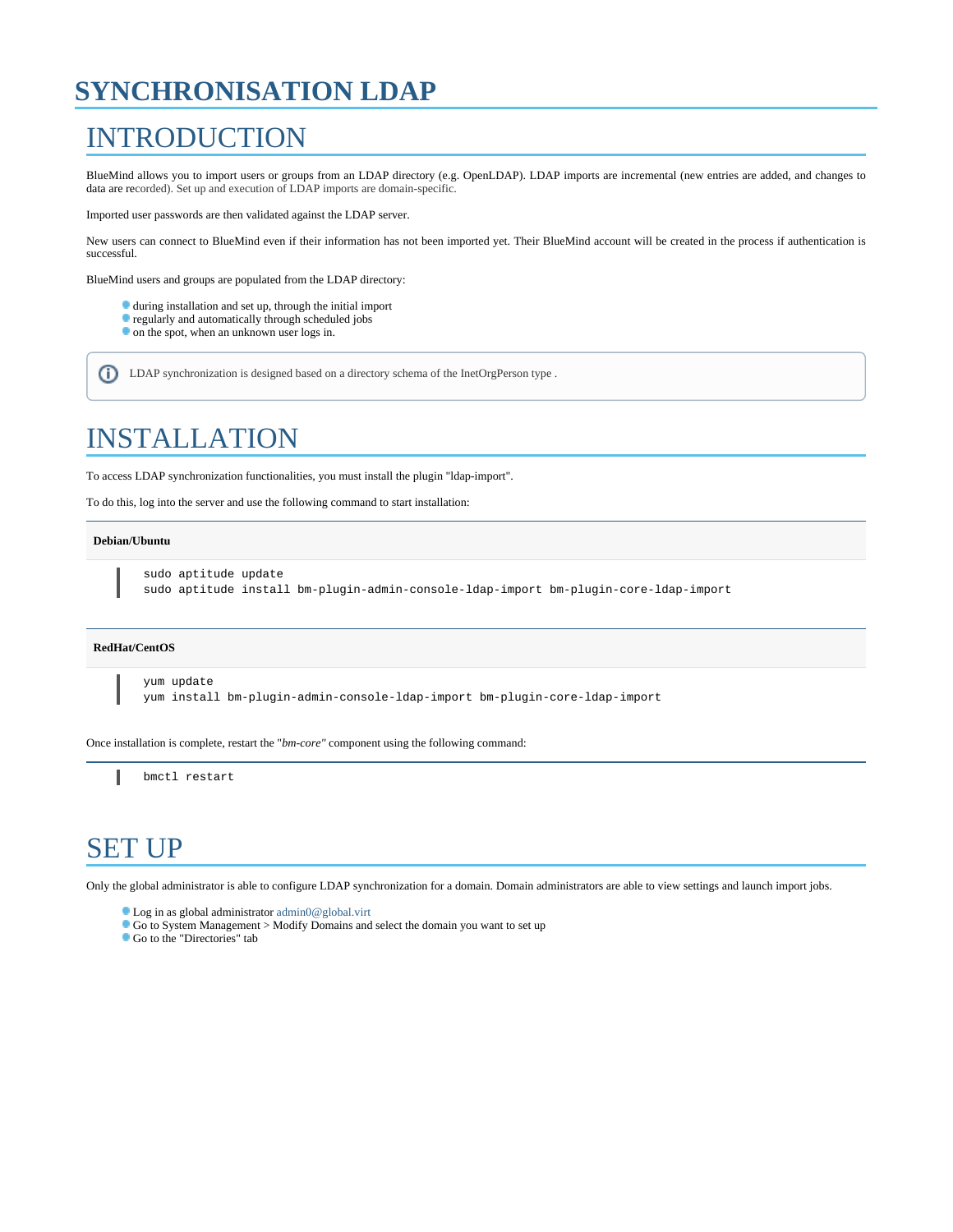### **LDAP**

| Enable LDAP import:         |                                                       |
|-----------------------------|-------------------------------------------------------|
| LDAP server hostname or IP: | Idap.bluemind.loc                                     |
| Protocol:                   | <b>PLAIN</b>                                          |
| LDAP base DN:               | dc=bluemind,dc=loc                                    |
| LDAP root DN:               | cn=admin,dc=bluemind,dc=loc                           |
| LDAP user password:         |                                                       |
| LDAP users filter:          | (objectClass=inetOrgPerson)                           |
| LDAP groups filter:         | (((objectClass=posixGroup)(objectClass=groupOfNames)) |
| Extern ID:                  | entryUUID                                             |
|                             | <b>Connection test</b>                                |
| Split domain group:         |                                                       |
| Last successful import:     | )Unknown                                              |
| Last import status:         | Unknown                                               |
|                             | Start incremental synchronization                     |
|                             | Start global synchronization                          |

 $\overline{\phantom{0}}$ 

| <b>Field</b>                      | <b>Note</b>                                                                                                                                                                                                                                                                                     |
|-----------------------------------|-------------------------------------------------------------------------------------------------------------------------------------------------------------------------------------------------------------------------------------------------------------------------------------------------|
| LDAP server name or IP<br>address | LDAP server IP address or FQDN.                                                                                                                                                                                                                                                                 |
| Protocol                          | Choose which protocol to use:<br><b>PLAIN</b><br>$\blacksquare$ SSL.<br>SSL/accept all certificates<br>$\blacksquare$ TLS<br>• TLS/accept all certificates<br>Depending on the protocol, the port will automatically be set to:<br>$\blacksquare$ PLAIN : 389<br>$\bullet$ SSL: 636<br>TLS: 389 |
| Root directory                    | Specify the LDAP root directory                                                                                                                                                                                                                                                                 |
| User DN                           | DN of the root user used to connect to the LDAP server                                                                                                                                                                                                                                          |
| Password                          | The user password used to connect to the LDAP server                                                                                                                                                                                                                                            |
| LDAP filter for users             | Only users validated by this filter will be imported into BlueMind                                                                                                                                                                                                                              |
| LDAP filter for groups            | Only users validated by this filter will be imported into BlueMind                                                                                                                                                                                                                              |
| <b>External ID</b>                | Attribute of an invariant and unique LDAP entry identifier used to bind an LDAP entry to a BlueMind entry.                                                                                                                                                                                      |
| Split domain group                | This field can be left empty.                                                                                                                                                                                                                                                                   |
|                                   | It will be ignored if the split domain functionality is not configured for BlueMind.                                                                                                                                                                                                            |
|                                   | Emails sent to members of this group will be redirected to another mail server in the same domain (through split domain<br>configuration).                                                                                                                                                      |

# LDAP-BLUEMIND MAPPING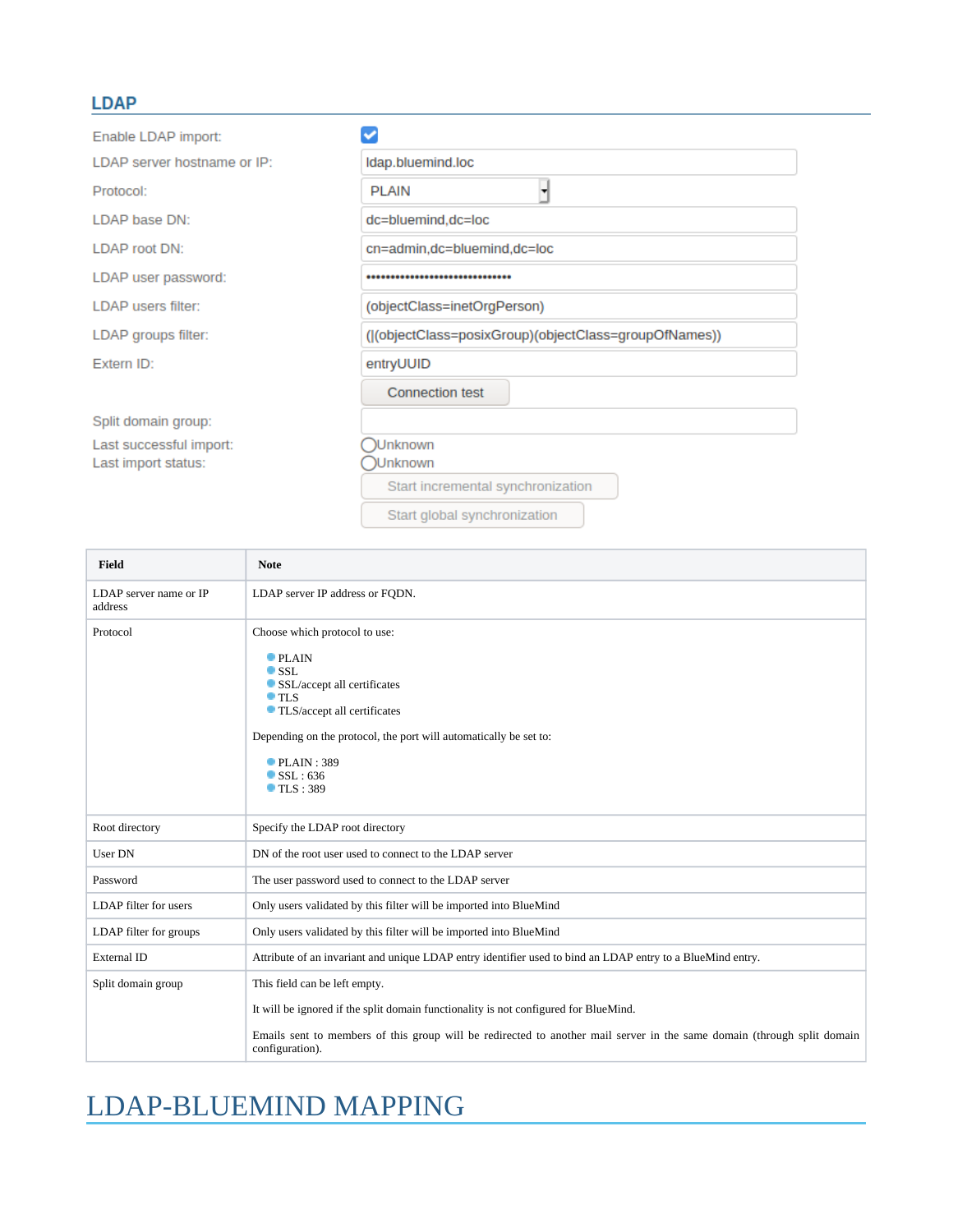# User attributes

| <b>BlueMind</b>                                           | <b>LDAP</b><br><b>Attribute</b>                                                          | <b>Note</b>                                                                                                                                                                                                                                                                                                             |
|-----------------------------------------------------------|------------------------------------------------------------------------------------------|-------------------------------------------------------------------------------------------------------------------------------------------------------------------------------------------------------------------------------------------------------------------------------------------------------------------------|
| login                                                     | uid                                                                                      | Values are mapped on import for compatibility reasons:<br>• accented letters are replaced by their non-accented equivalent<br>all letters are changed to lowercase<br>spaces are replaced by '_'                                                                                                                        |
| firstname                                                 | givenName                                                                                |                                                                                                                                                                                                                                                                                                                         |
| lastname                                                  | ${\rm sn}$                                                                               |                                                                                                                                                                                                                                                                                                                         |
| description                                               | description                                                                              |                                                                                                                                                                                                                                                                                                                         |
| mail                                                      | mail<br>mailLocalAddr<br>ess<br>mailAlternateA<br>ddress<br>gosaMailAltern<br>ateAddress | BlueMind's default email address is defined from the first LDAP attribute of the following: "mail", "mailLoc<br>alAddress", "mailAlternateAddress", or "gosaMailAlternateAddress".<br>The others will be used as alias email addresses.<br>If none of these fields is filled in, the user will not have a mail service. |
| user mail quota                                           | mailQuotaSize<br>mailQuota                                                               | Must be expressed in bytes in LDAP.<br>The first of these LDAP attributes to be found is used.                                                                                                                                                                                                                          |
| work phones                                               | telephoneNumb<br>er                                                                      |                                                                                                                                                                                                                                                                                                                         |
| home phones                                               | homePhone                                                                                |                                                                                                                                                                                                                                                                                                                         |
| mobile phones                                             | mobile                                                                                   |                                                                                                                                                                                                                                                                                                                         |
| fax                                                       | facsimileTeleph<br>oneNumber                                                             |                                                                                                                                                                                                                                                                                                                         |
| pager                                                     | pager                                                                                    |                                                                                                                                                                                                                                                                                                                         |
| memberOf                                                  | memberOf                                                                                 | List of groups the user is a member of. BlueMind users can only be added to LDAP groups imported<br>previously.                                                                                                                                                                                                         |
| photoID                                                   | jpegPhoto                                                                                | Profile picture: attribute content is imported as profile picture for related account                                                                                                                                                                                                                                   |
| user.value.contactInfos.<br>organizational.title          | title                                                                                    |                                                                                                                                                                                                                                                                                                                         |
| user.value.contactInfos.<br>organizational.org.company    | $\mathbf O$                                                                              |                                                                                                                                                                                                                                                                                                                         |
| user.value.contactInfos.<br>organizational.org.division   | ou                                                                                       |                                                                                                                                                                                                                                                                                                                         |
| user.value.contactInfos.<br>organizational.org.department | departmentNum<br>ber                                                                     |                                                                                                                                                                                                                                                                                                                         |
| address.locality                                          | $\mathbf{1}$                                                                             |                                                                                                                                                                                                                                                                                                                         |
| address.postalCode                                        | postalCode                                                                               |                                                                                                                                                                                                                                                                                                                         |
| address.countryName                                       | st                                                                                       |                                                                                                                                                                                                                                                                                                                         |
| address.streetAddress                                     | postalAddress                                                                            |                                                                                                                                                                                                                                                                                                                         |
| address.postOfficeBox                                     | postOfficeBox                                                                            |                                                                                                                                                                                                                                                                                                                         |

# Group attributes

**BlueMind Attribut LDAP Note**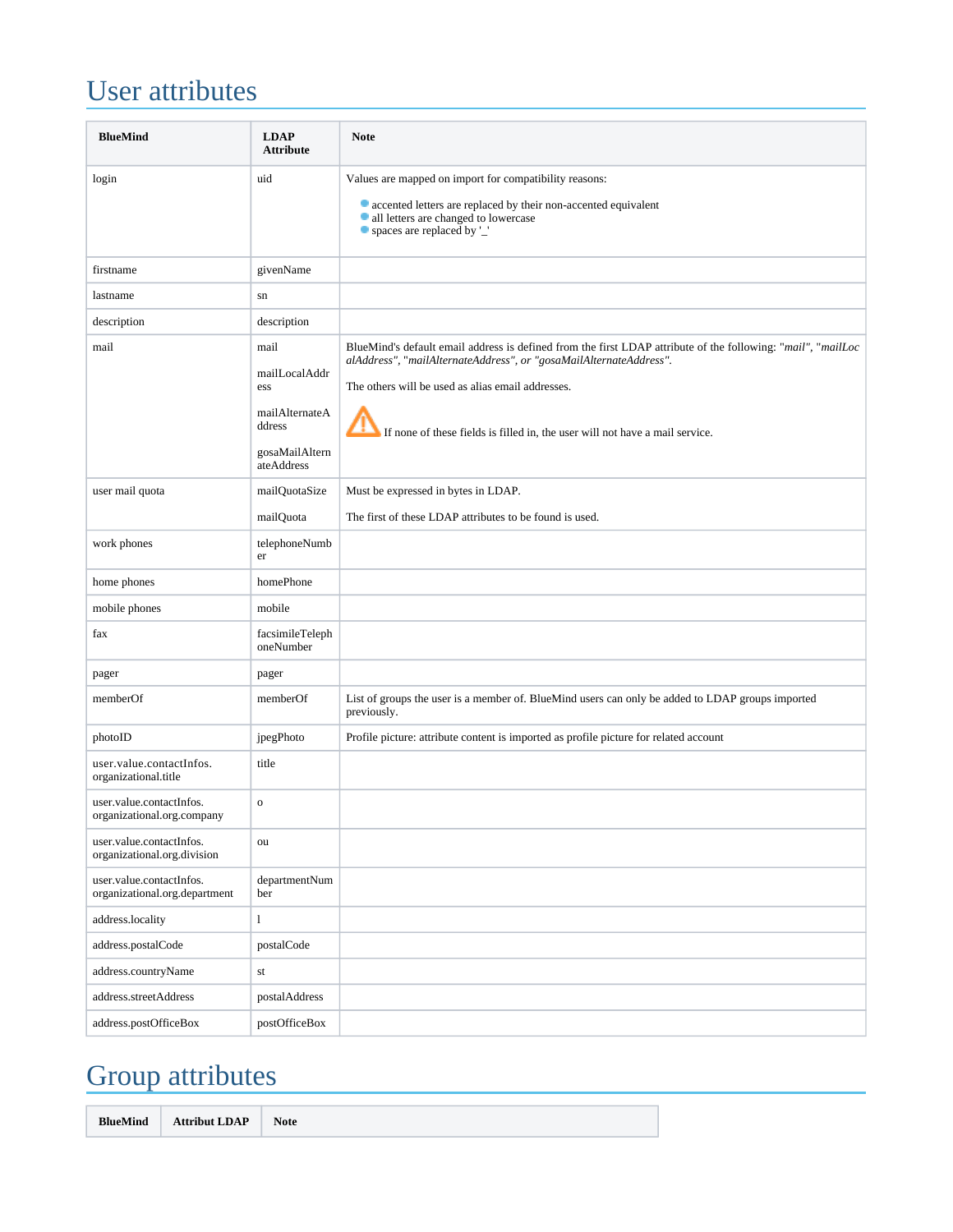| name        | cn          |                                                                                 |
|-------------|-------------|---------------------------------------------------------------------------------|
| description | description |                                                                                 |
| mail        | mail        |                                                                                 |
| member      | memberUid   | Only users and groups already imported into BlueMind will be added to the group |

# ROLE ASSIGNMENT

From BlueMind 3.5, [access to applications is subject to the roles](https://forge.bluemind.net/confluence/display/BM35/Administration+des+utilisateurs) users are assigned. As LDAP imports do not handle roles, imported users are not assigned any roles and they are unable to access applications (webmail, contacts, calendar).

The easiest and most effective way of handling this is through groups:

- in LDAP, assign one (or several, if desired) common group to users
- launch a first import: group(s) are imported into BlueMind along with users
- go to the admin section and [assign the desired roles to the group\(s\)](https://forge.bluemind.net/confluence/display/BM35/Administration+des+groupes#Administrationdesgroupes-Gestiondesgroupes-Roles)

| Roles are maintained during subsequent imports and updates. |
|-------------------------------------------------------------|
|                                                             |

In the future, simply assign new users to this/ese group(s) in order to give them the desired roles.

| <b>Editing Roles</b>                                                                                                                                                                                   |  |  |  |  |  |
|--------------------------------------------------------------------------------------------------------------------------------------------------------------------------------------------------------|--|--|--|--|--|
| As new versions are released, new roles and improvements to features are regularly added to BlueMind.                                                                                                  |  |  |  |  |  |
| E.g. BlueMind version 3.5.9 allows administrators to enable or disable the ability for BlueMind users to connect to Thunderbird through new roles. In<br>earlier versions, all users had this ability. |  |  |  |  |  |
| To make sure that after the update the new right will be enabled for existing users, you must set the group(s) in which LDAP users have been ascribed to<br>are as default groups.                     |  |  |  |  |  |
| To do this, go to the group(s)' admin page, check the "Default group" box and save:                                                                                                                    |  |  |  |  |  |
| <b>Group: 'production'</b>                                                                                                                                                                             |  |  |  |  |  |
| <b>General</b><br>Members<br>Archive<br>Maintenance<br>Mail<br>Roles                                                                                                                                   |  |  |  |  |  |
|                                                                                                                                                                                                        |  |  |  |  |  |
| Name *<br>production                                                                                                                                                                                   |  |  |  |  |  |
| Default group                                                                                                                                                                                          |  |  |  |  |  |
| 侖<br>Delegation                                                                                                                                                                                        |  |  |  |  |  |
| Hide from Blue Mind address lists                                                                                                                                                                      |  |  |  |  |  |
| Do not display members in the addressbook                                                                                                                                                              |  |  |  |  |  |
| <b>Notes</b>                                                                                                                                                                                           |  |  |  |  |  |
|                                                                                                                                                                                                        |  |  |  |  |  |
|                                                                                                                                                                                                        |  |  |  |  |  |
|                                                                                                                                                                                                        |  |  |  |  |  |
|                                                                                                                                                                                                        |  |  |  |  |  |
| Cancel<br>Save                                                                                                                                                                                         |  |  |  |  |  |
|                                                                                                                                                                                                        |  |  |  |  |  |